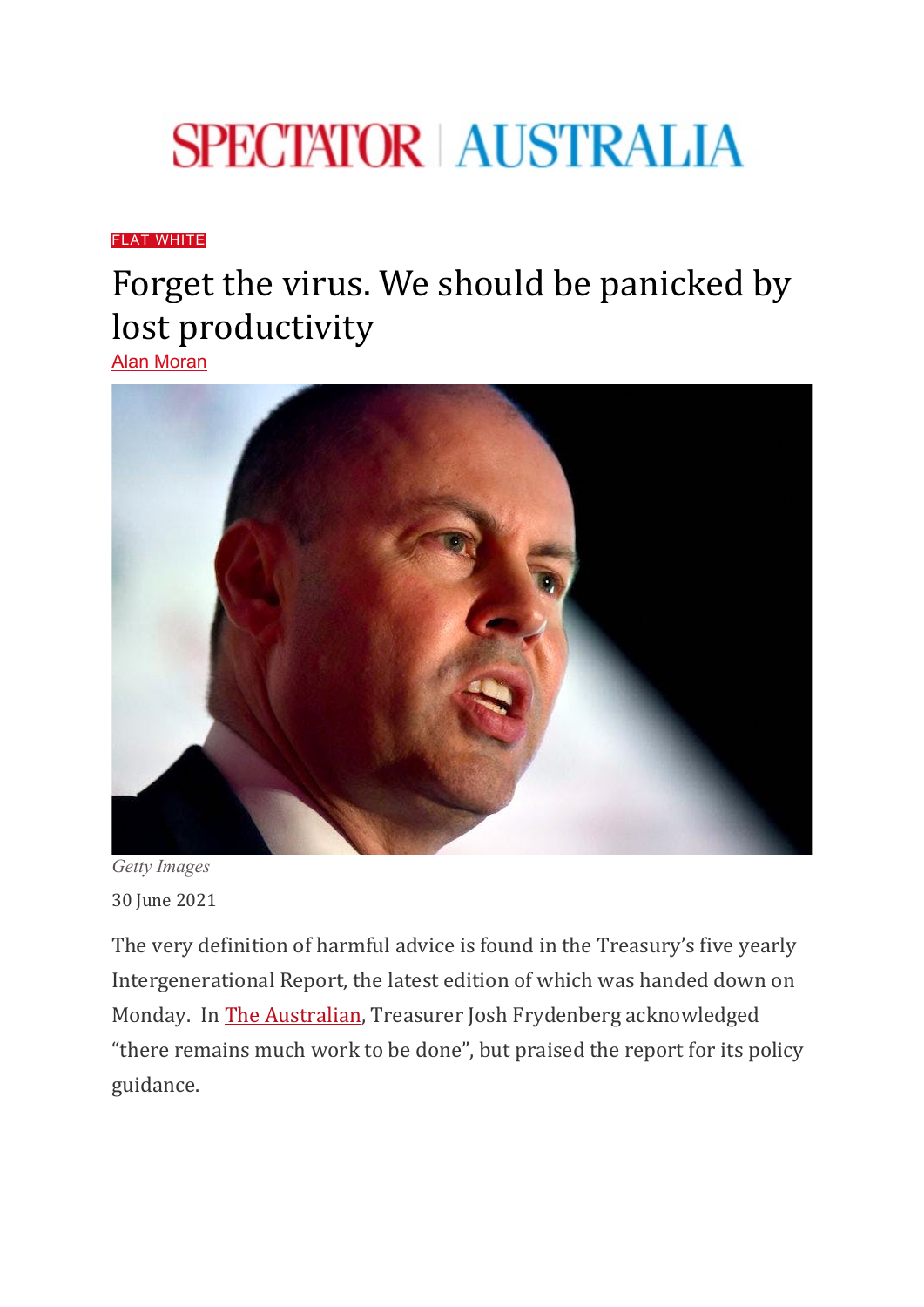In his piece, Josh quoted one of Paul Krugman's rare insights "Productivity isn't everything, but in the long run it's almost everything".

But that quote was probably Josh's sole contribution to the piece. You see, Josh has an economics degree and not all of it involved erroneous Keynesian macroeconomics, which advocates government spending to combat a downturn. Recalling his studies, the real Josh Frydenberg would have absorbed the IGR messages with dread.

He would have read, with furrowed brows, Treasury's *assumption* that, in spite of recent productivity growth languishing at 0.5 per cent, it will return to its long-run rate of 1.5 per cent per year.

He would have recognised even 1.5 per cent is unimpressive when nations with far fewer natural resources than Australia show much faster growth. While attributing the mediocre historical performance to moments of madness when the electorate voted spendthrift ALP governments into power, he might have reflected on some serious policy mistakes of the Howard Government. Among these was getting the ball rolling on renewable energy subsidies that have now undermined a formerly low-cost electricity supply and the expropriation of landowners to prevent them clearing land thereby reducing carbon dioxide emissions. He might also have realised that decisions to constrain supplies of irrigation water in the Murray Darling would not have helped.

But he also would have wondered what had changed to bring productivity rates to decline from poor to miserable.

Reflecting on his undergraduate studies on economic growth theory, he might recall that productivity is fundamentally dictated by two factors.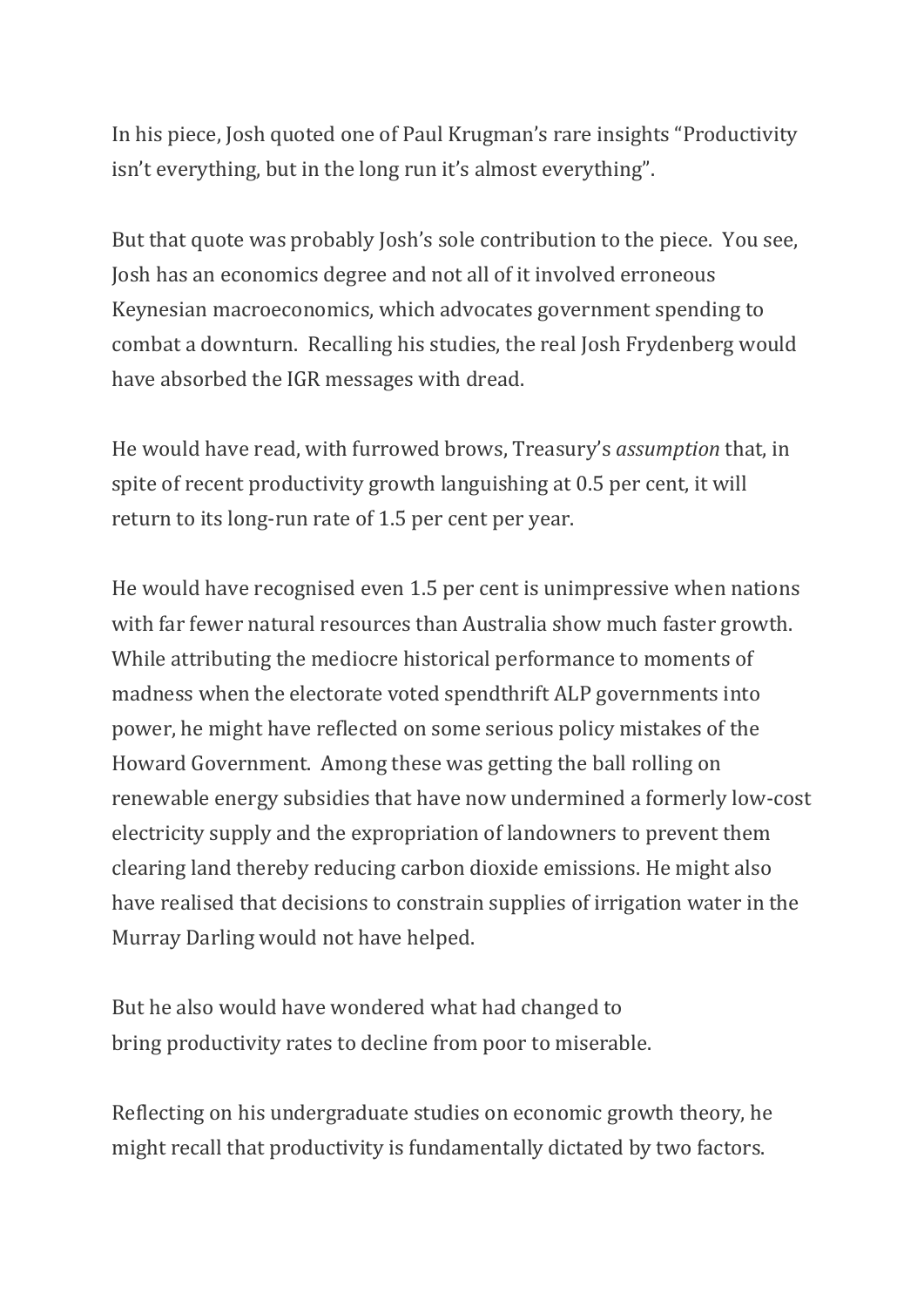The first is investment levels, which of themselves lead to "capital deepening" and an increase in productivity per worker. The second is "multi-factor productivity", which is an additional payoff from such investment, when combined with other factors like application of R&D, less intrusive regulations, new techniques and improved workplace skills.

On both counts, Josh would recognise that the IGR fails critical tests.

First, business investment, as a share of GDP has fallen to around 10 per cent – a 60 year low in a measure that has previously reached 25 per cent in investment booms and slumped to as low as 15 per cent in recessions. Handouts and disincentives to save would surely have contributed to this.

Secondly, there has been a collapse in multi-factor productivity. Josh's studies into economic history would have led him to recognise that this tends to be damaged if the government gets involved in second-guessing the market outcomes or correcting for "market failures". He would ponder whether a reduction in the potency of investment could have been due to investment being shifted away from high-value areas like coal mining, coalgenerated electricity and gas and because land and other resources have been re-assigned to environmental uses. He might also wonder if outcomes from planning applications that have held up mine developments for up to 10 years are playing a role. He might also worry that this would be worsened by the intimidating decision of far-left judge [Mordecai](https://www.abc.net.au/news/2021-05-27/climate-class-action-teenagers-vickery-coal-mine-legal-precedent/100169398)  [Bromberg](https://www.abc.net.au/news/2021-05-27/climate-class-action-teenagers-vickery-coal-mine-legal-precedent/100169398) placing a duty of care for future generations from the burning of coal, and that pressures on firms to incorporate climate risk in their reporting will, as they are intended, coerce them against using or investing in fossil fuels.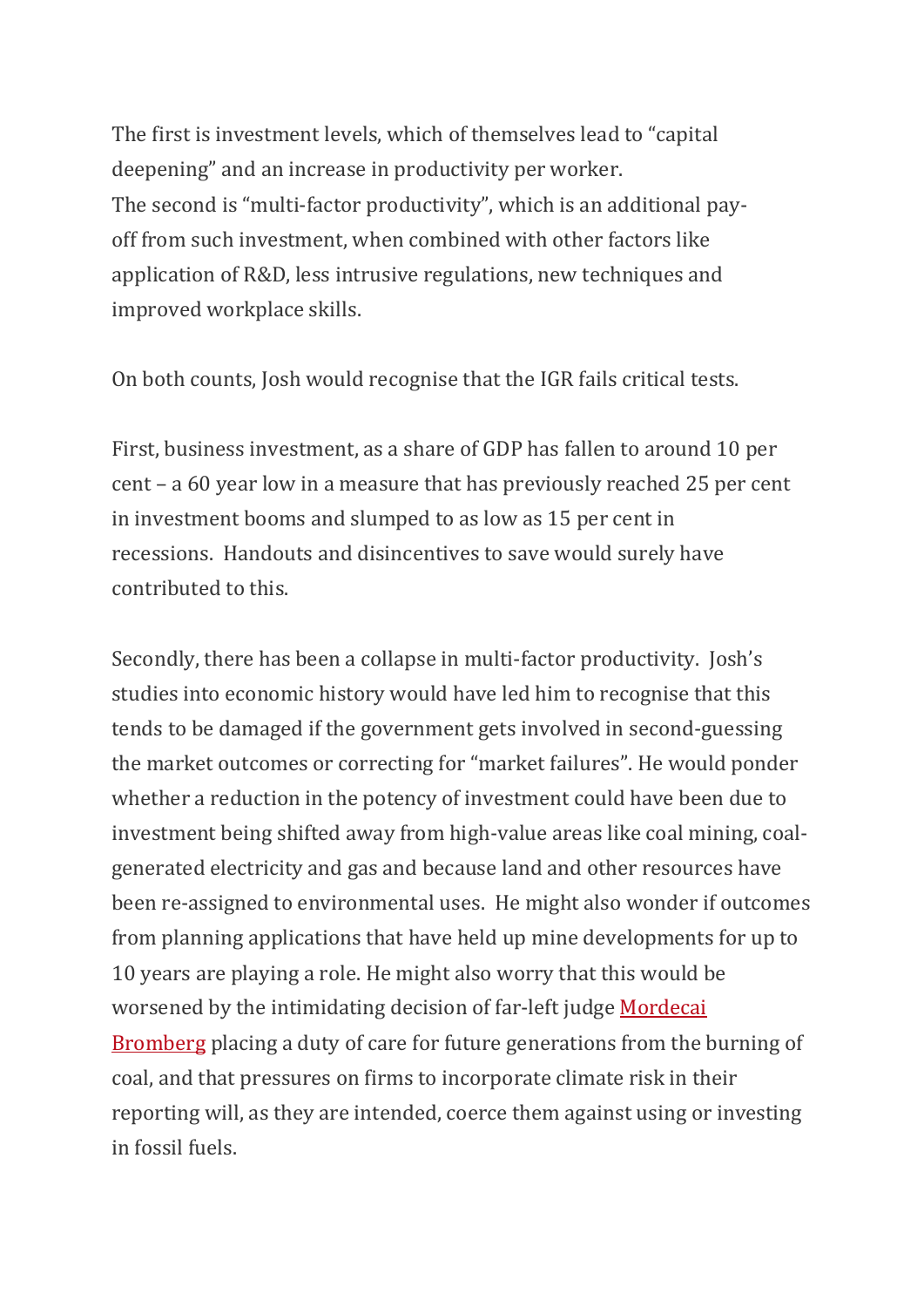Such concerns would be heightened when Josh looked at the structure of investment. He would find governments are subsidising high cost unreliable renewable energy by at least \$7 billion a year. The CEFC, the "Clean Energy Bank", is heavily investing in renewables, proudly maintains that, rather than "crowding out" private investment, it is "crowding it in". Australia is spending some \$10 billion a year on new wind and solar facilities which the IGR shows is ten times the world per capita average and twice that of the EU and US. The combined spending on renewables subsidies and the wind and solar facilities they engender, correcting for double counting, is at least \$15 billion a year. That is equivalent to about eight per cent of business investment that is not only wasted but forces the closure of more efficient electricity facilities.

Josh's depression would have been heightened when he saw the debt and spending commitments that are in place. Net debt for the three golden decades to 2005 averaged only 8 per cent of GDP. Today it is over 40 per cent and will continue to climb – precipitously if even more profligate Treasurers than himself are in the chair. This means not only is the productivity assumption hopelessly over-optimistic but the economy from now on is hampered by the need to service the debt created, which will further cannibalise savings and therefore the availability of capital. He would sadly recognise that even where there is money dedicated to increasing productivity it inevitably gets captured by woke public servants. Thus the [Manufacturing Modernisation Fund](https://www.minister.industry.gov.au/ministers/porter/media-releases/55m-help-australian-manufacturers-modernise-and-grow) provides grants to help Australian manufacturers. But the process involves deflecting firms' management from promoting productivity and understanding customers' needs into a beauty contest refereed by public servants. The referees are biased towards "clean energy" and other environmental goals. Josh's dejection would be complete when contemplates the adverse effects of the decline in national education standards compared with other